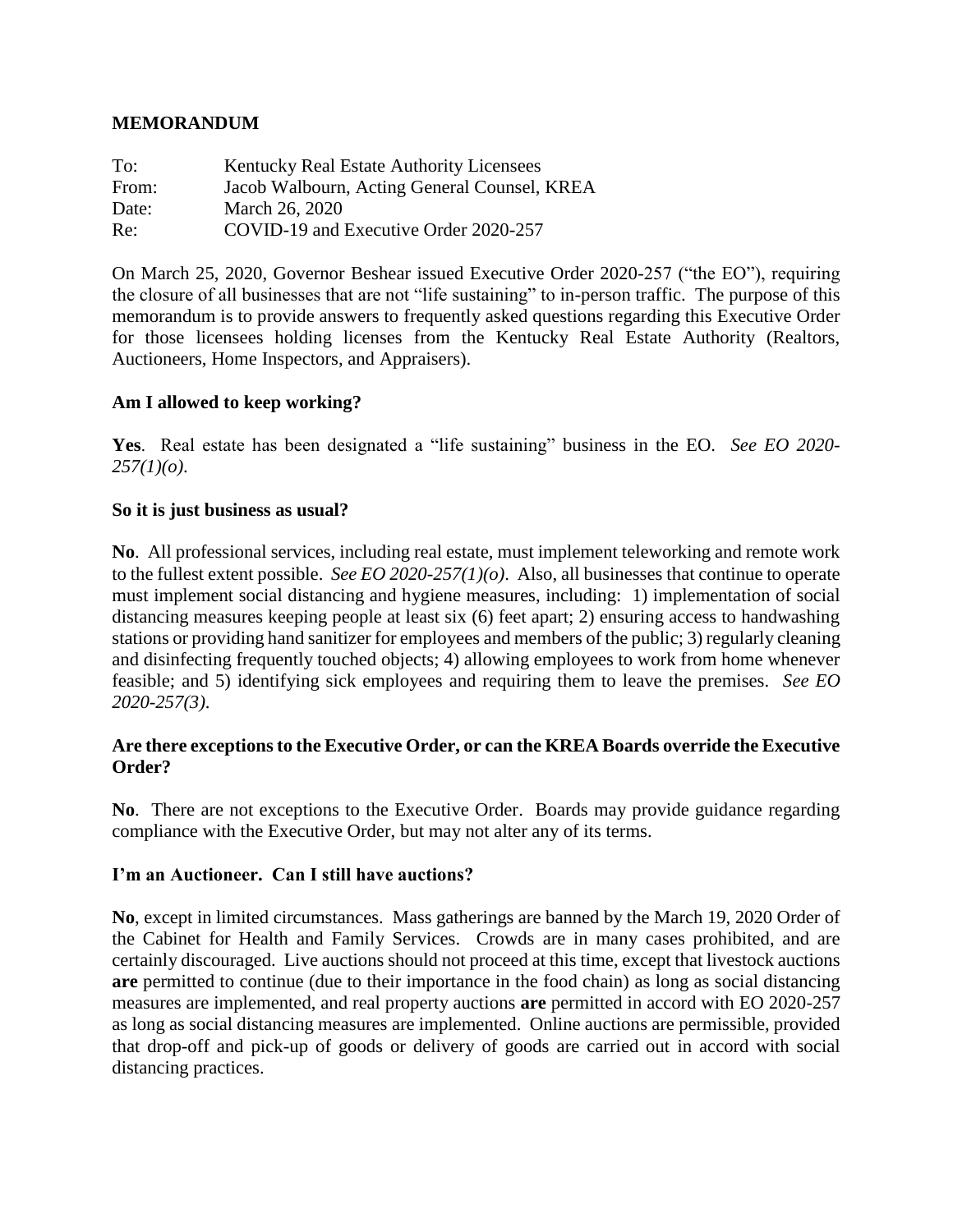# **I'm a Home Inspector. Can I still conduct inspections?**

**Yes**. However, social distancing measures must be implemented. Anyone feeling ill must absolutely **not** conduct an inspections.

# **I'm an Appraiser. May I continue operations?**

**Yes**. Appraisals may continue under the terms of the EO. However, as above, social distancing measures must be implemented and anyone feeling ill must absolutely **not** be conducting appraisals.

## **I'm a Realtor. May I continue operations?**

**Yes, generally**. Real estate agents may continue to perform tasks related to their professions; however, some standard practices may need to change. For instance, open houses must be suspended as these tend to draw crowds and in most cases social distancing is infeasible. House showings, however, may continue provided that social distancing is implemented. If you are able to complete the task while implementing social distancing, it is permitted to continue. If you cannot effectively implement social distancing, or you are feeling ill, you must **not** perform the task.

### **I'm a Realtor. Do I still have to renew my license?**

**Yes**. The KREC has voted to extend all continuing education deadlines for the duration of the State of Emergency plus 30 days. Further, nothing that requires in-person contact is required to be done. However, any task that can be done remotely and/or via computer should still be completed. The real estate license process has been underway for five (5) weeks and is an online process through the licensee's online services portal, available on the KREC website at krec.ky.gov. Your errors and omissions insurance policy must also be renewed prior to attempting to renew your license. In 2020, the renewal process became a biennial renewal, which has increased fees to \$120 for inactive status and \$130 for active status. Renewals will not be due again until 2022.

## **Is my office permitted to stay open?**

**No, generally**. The only time it is permitted to open an office is if the task cannot be completed remotely or over the phone. Offices should be closed to walk-in traffic. However, this should not be construed to prohibit working in the office when absolutely necessary, and when the task cannot be performed remotely. However, the requirements of the EOs listed above will still apply in these instances; that is, social distancing, regular cleaning and disinfecting, etc. when employees are in the office.